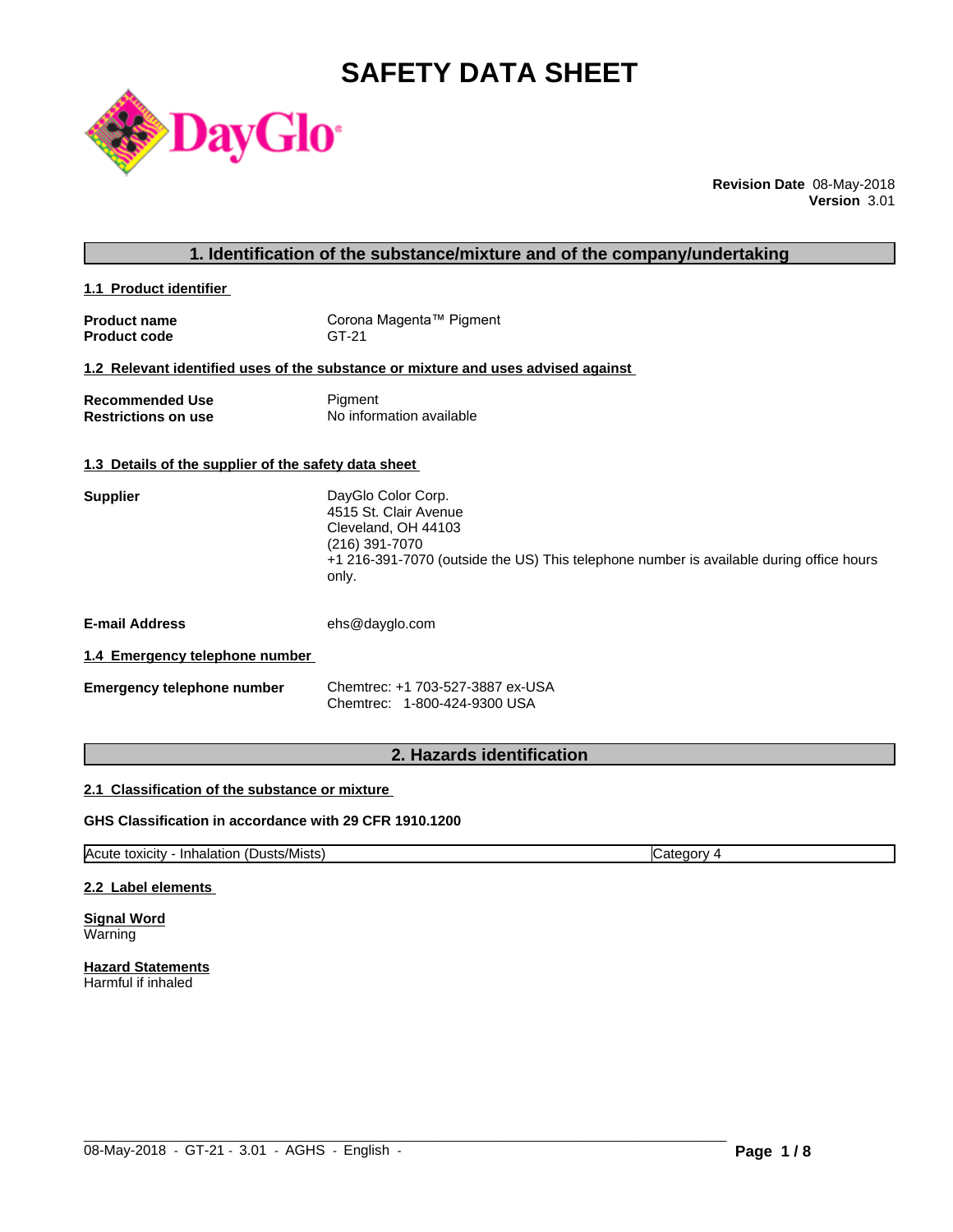

**Precautionary Statements - Prevention** Avoid breathing dust/fume/gas/mist/vapors/spray Use only outdoors or in a well-ventilated area

#### **Precautionary Statements - Response**

IF INHALED: Remove person to fresh air and keep comfortable for breathing Call a POISON CENTER or doctor if you feel unwell

#### **2.3. Other Hazards Hazards not otherwise classified (HNOC)** Not Applicable

**2.4 Other information** 

Not Applicable

**Unknown Acute Toxicity** <1% of the mixture consists of ingredient(s) of unknown toxicity

# **3. Composition/Information on Ingredients**

#### **Substance Mixture**

| <b>Chemical Name</b>                                                          | CAS No.                        | $^{\circ}$ 0/<br> |
|-------------------------------------------------------------------------------|--------------------------------|-------------------|
| ~<br>.<br>Basic<br>$\cdots$<br>(tetrachlorozincate)<br>iuiet.<br>U.I          | 73308<br>3-89                  |                   |
| ~<br>$\sim$<br>◘⌒~<br>Jooin.<br>odSiu 1<br>◡.୲<br>$\sim$ $\sim$ $\sim$<br>. . | $3068 -$<br>$\sim$<br>su-<br>ື |                   |

The exact percentage (concentration) of composition has been withheld as a trade secret.

# **4. First aid measures**

# **4.1 Description of first-aid measures**

| <b>General advice</b>                                                          | No information available.                                                                                                                                                                                               |  |  |
|--------------------------------------------------------------------------------|-------------------------------------------------------------------------------------------------------------------------------------------------------------------------------------------------------------------------|--|--|
| Eye contact                                                                    | Immediately flush with plenty of water. After initial flushing, remove any contact lenses and<br>continue flushing for at least 15 minutes. Keep eye wide open while rinsing. If symptoms<br>persist, call a physician. |  |  |
| <b>Skin contact</b>                                                            | Immediate medical attention is not required. Wash off with soap and water.                                                                                                                                              |  |  |
| <b>Inhalation</b>                                                              | Immediate medical attention is not required. Move to fresh air.                                                                                                                                                         |  |  |
| Ingestion                                                                      | Do NOT induce vomiting. Drink plenty of water. Consult a physician.                                                                                                                                                     |  |  |
| 4.2 Most important symptoms and effects, both acute and delayed                |                                                                                                                                                                                                                         |  |  |
| <b>Symptoms</b>                                                                | See Section 2.2, Label Elements and/or Section 11, Toxicological effects.                                                                                                                                               |  |  |
| 4.3 Indication of any immediate medical attention and special treatment needed |                                                                                                                                                                                                                         |  |  |
| Notes to physician                                                             | Treat symptomatically.                                                                                                                                                                                                  |  |  |
|                                                                                |                                                                                                                                                                                                                         |  |  |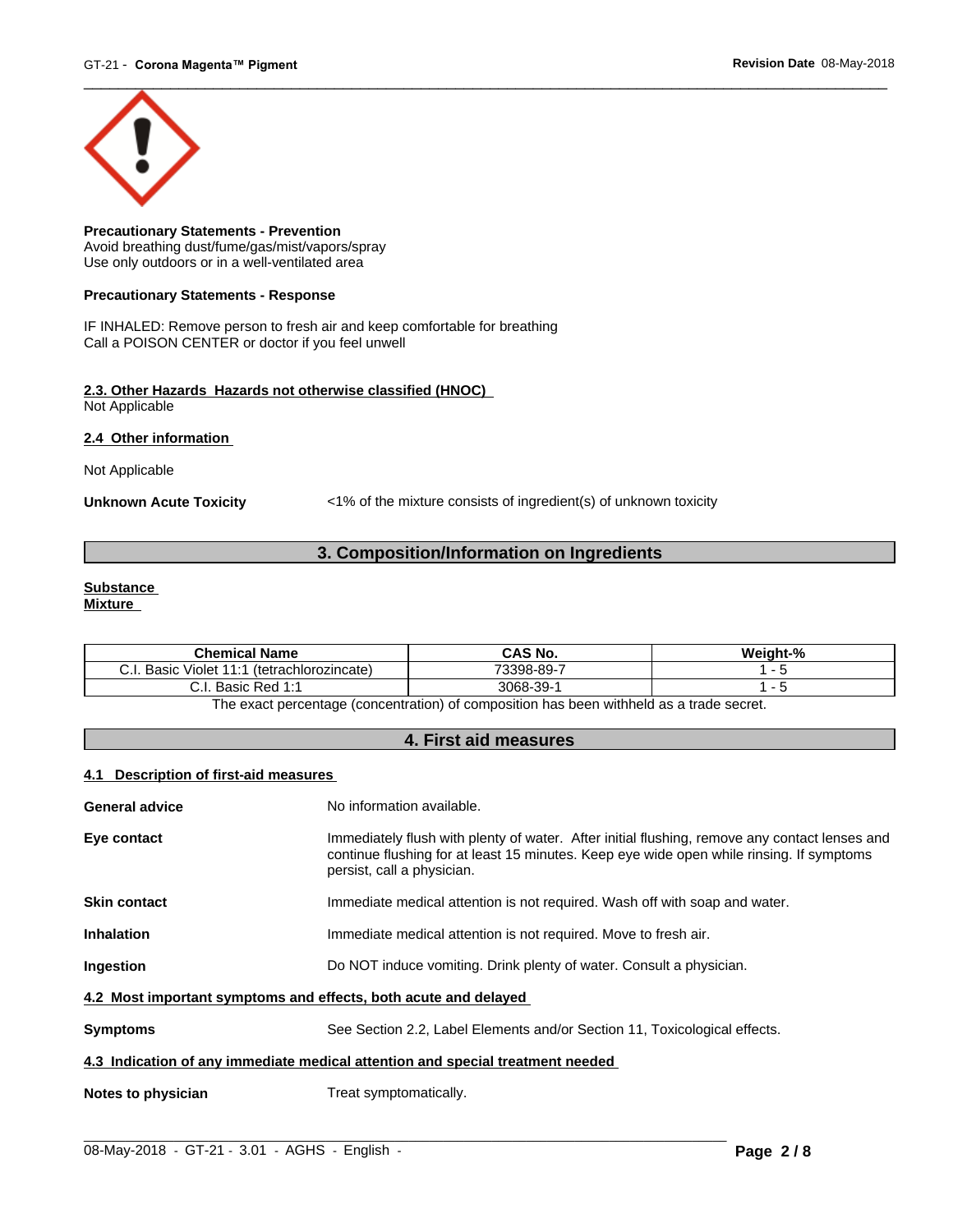# **5. Fire-Fighting Measures**

# **5.1 Extinguishing media**

#### **Suitable extinguishing media**

Use extinguishing measures that are appropriate to local circumstances and the surrounding environment.

**Unsuitable Extinguishing Media** None.

#### **5.2 Special hazards arising from the substance or mixture**

#### **Special Hazard**

None known based on information supplied.

**Hazardous Combustion Products** Carbon oxides. Nitrogen oxides (NOx). Oxides of sulfur.

#### **Explosion Data**

**Sensitivity to Mechanical Impact** None.

**Sensitivity to Static Discharge** Fine dust dispersed in air, in sufficient concentrations, and in the presence of an ignition source is a potential dust explosion hazard.

#### **5.3 Advice for firefighters**

As in any fire, wear self-contained breathing apparatus pressure-demand, MSHA/NIOSH (approved or equivalent) and full protective gear.

# **6. Accidental Release Measures**

#### **6.1 Personal precautions, protective equipment and emergency procedures**

Ensure adequate ventilation, especially in confined areas. Use personal protective equipment.

## **6.2 Environmental precautions**

Dust deposits should not be allowed to accumulate on surfaces as these may form an explosive mixture if they are released into the atmosphere in sufficient concentration. Avoid dispersal of dust in the air (i.e., cleaning dusty surfaces with compressed air). Nonsparking tools should be used. Prevent product from entering drains.

#### **6.3 Methods and materials for containment and cleaning up**

| <b>Methods for Containment</b> | Prevent dust cloud. Cover powder spill with plastic sheet or tarp to minimize spreading.                                                                                                                                                                                                                                                                                                |
|--------------------------------|-----------------------------------------------------------------------------------------------------------------------------------------------------------------------------------------------------------------------------------------------------------------------------------------------------------------------------------------------------------------------------------------|
| Methods for cleaning up        | Avoid dust formation. Take precautionary measures against static discharges. Do not dry<br>sweep dust. Wet dust with water before sweeping or use a vacuum to collect dust. Use<br>personal protective equipment. Take up mechanically and collect in suitable container for<br>disposal. Prevent product from entering drains. Keep in suitable and closed containers for<br>disposal. |

# **7. Handling and storage**

#### **7.1 Precautions for safe handling**

| Advice on safe handling                                          | Avoid dust formation. Take precautionary measures against static discharges. Fine dust<br>dispersed in air may ignite. Wear personal protective equipment. |  |  |
|------------------------------------------------------------------|------------------------------------------------------------------------------------------------------------------------------------------------------------|--|--|
| <b>Hygiene measures</b>                                          | Handle in accordance with good industrial hygiene and safety practice.                                                                                     |  |  |
| 7.2 Conditions for safe storage, including any incompatibilities |                                                                                                                                                            |  |  |
| <b>Storage Conditions</b>                                        | Keep tightly closed in a dry and cool place.                                                                                                               |  |  |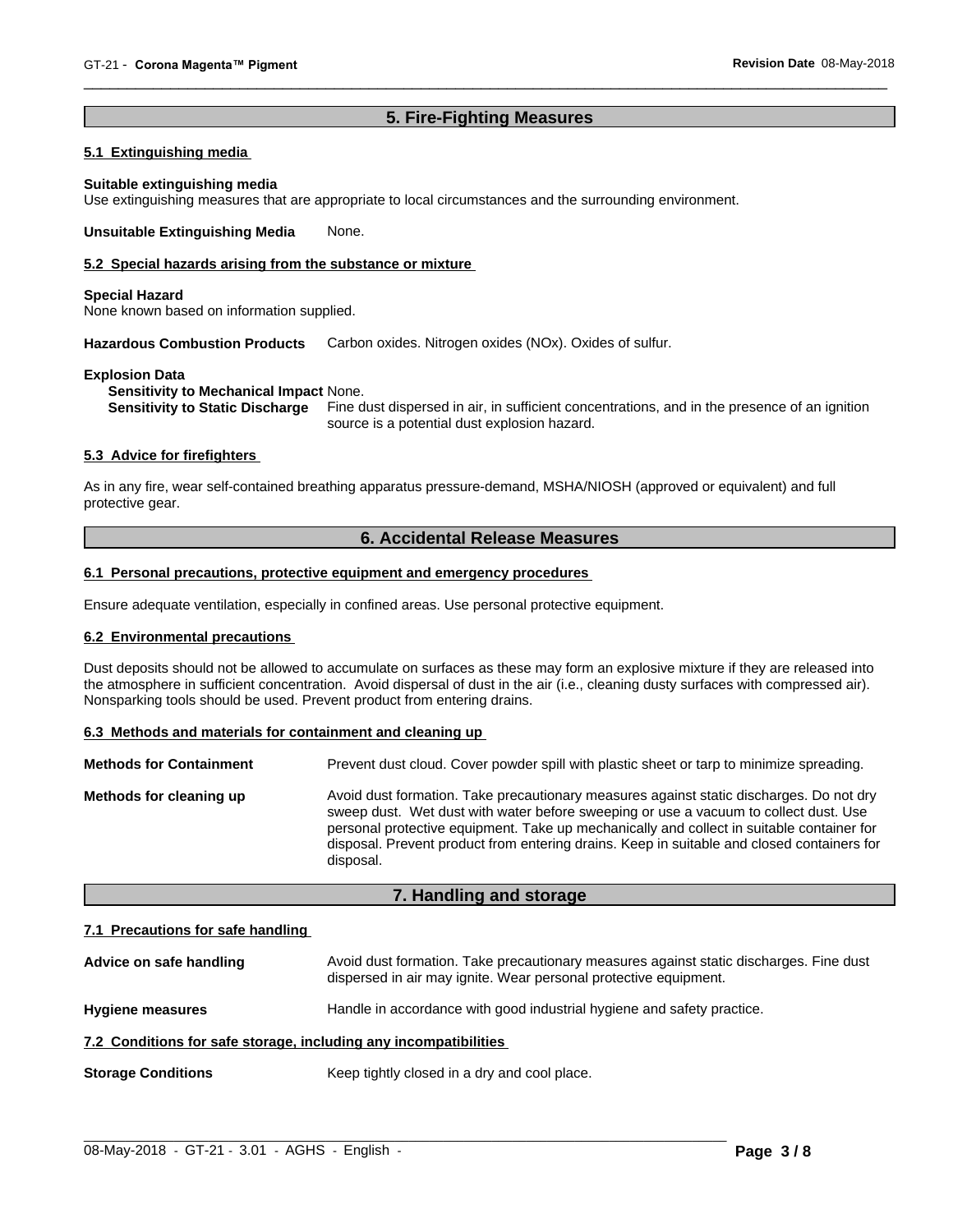**Materials to Avoid** No materials to be especially mentioned.

# **8. Exposure controls/personal protection**

# **8.1 Exposure Guidelines**

# **8.2 Appropriate engineering controls**

| <b>Engineering Measures</b> | Showers<br>Eyewash stations<br>Ventilation systems. |
|-----------------------------|-----------------------------------------------------|
|                             |                                                     |

# **8.3 Individual protection measures, such as personal protective equipment**

| <b>Eye/Face Protection</b>    | Safety glasses with side-shields.                                                                              |
|-------------------------------|----------------------------------------------------------------------------------------------------------------|
| Skin and body protection      | Wear chemical resistant footwear and clothing such as gloves, an apron or a whole body<br>suit as appropriate. |
| <b>Respiratory protection</b> | . NIOSH/MSHA approved respiratory protection should be worn if exposure is anticipated.                        |
| <b>Hygiene measures</b>       | See section 7 for more information                                                                             |
|                               |                                                                                                                |

# **9. Physical and chemical properties**

# **9.1 Information on basic physical and chemical properties**

| <b>Physical state</b>                       | Solid                                 |                          |                          |
|---------------------------------------------|---------------------------------------|--------------------------|--------------------------|
| Appearance                                  | Powder                                | <b>Color</b>             | Magenta                  |
| Odor                                        | Pungent                               | <b>Odor Threshold</b>    | No information available |
| <b>Property</b>                             | <b>Values</b>                         | Remarks • Methods        |                          |
| рH                                          | Not Applicable                        |                          |                          |
| <b>Melting/freezing point</b>               |                                       | No information available |                          |
| <b>Boiling point/boiling range</b>          | Not applicable                        | No information available |                          |
| <b>Flash Point</b>                          | Not Applicable                        | No information available |                          |
| <b>Evaporation rate</b>                     | Not Applicable                        | No information available |                          |
| Flammability (solid, gas)                   |                                       | No information available |                          |
| <b>Flammability Limits in Air</b>           |                                       |                          |                          |
| upper flammability limit                    |                                       | No information available |                          |
| lower flammability limit                    |                                       | No information available |                          |
| Vapor pressure                              |                                       | No information available |                          |
| <b>Vapor density</b>                        |                                       | No information available |                          |
| <b>Specific Gravity</b>                     | 1.37                                  |                          |                          |
| <b>Water solubility</b>                     | Insoluble in water                    |                          |                          |
| Solubility in other solvents                |                                       | No information available |                          |
| <b>Partition coefficient</b>                |                                       | No information available |                          |
| <b>Autoignition temperature</b>             |                                       | No information available |                          |
| <b>Decomposition temperature</b>            |                                       | No information available |                          |
| <b>Viscosity, kinematic</b>                 |                                       | No information available |                          |
| Viscosity, dynamic                          |                                       | No information available |                          |
| <b>Explosive properties</b>                 | Fine dust dispersed in air may ignite |                          |                          |
| <b>Oxidizing Properties</b>                 |                                       | No information available |                          |
|                                             |                                       |                          |                          |
| 9.2 Other information                       |                                       |                          |                          |
| Volatile organic compounds (VOC)<br>content | None                                  |                          |                          |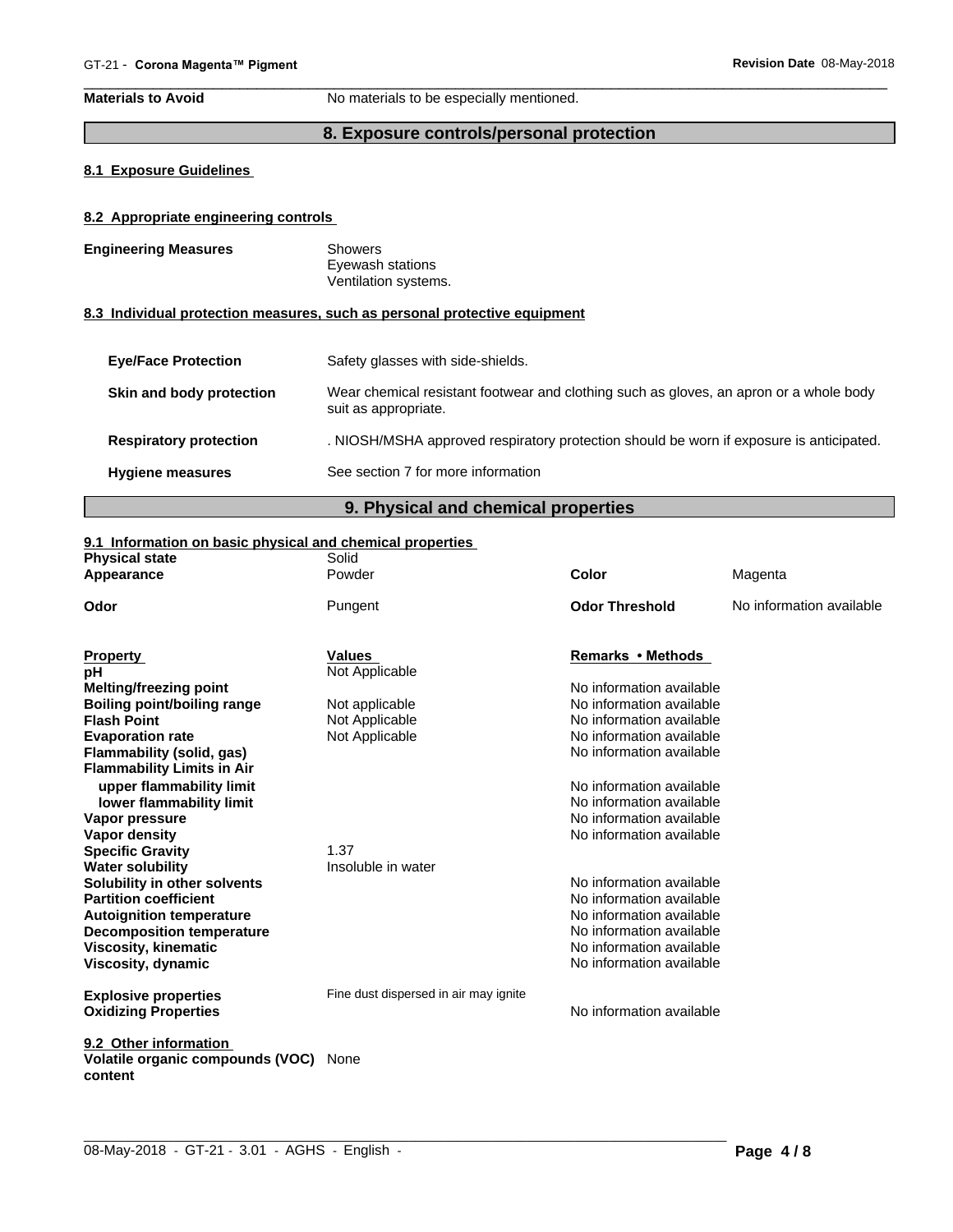# **10. Stability and Reactivity**

#### **10.1 Reactivity**

No dangerous reaction known under conditions of normal use

#### **10.2 Chemical stability**

**Stable** 

.

#### **10.3 Possibility of hazardous reactions**

None under normal processing.

## **10.4 Conditions to Avoid**

Dust formation. Take precautionary measures against static discharges.

#### **10.5 Incompatible Materials**

None known based on information supplied.

# **10.6 Hazardous Decomposition Products**

None known based on information supplied.

# **11. Toxicological information**

#### **11.1 Acute toxicity**

#### **Numerical measures of toxicity: Product Information**

| <b>LD50 Oral:</b>  | ∟D50 Dermal:            |
|--------------------|-------------------------|
| 16,000 mg/kg (rat) | 23,000 mg/kg (rat)<br>ີ |

#### **The following values are calculated based on chapter 3.1 of the GHS document**

**Unknown Acute Toxicity**  $\langle 1\% \rangle$  of the mixture consists of ingredient(s) of unknown toxicity

**Oral LD50** 12,918.00 mg/kg **LC50 (Dust/Mist)** 4.21 mg/l

#### **Numerical measures of toxicity: Component Information**

| <b>Chemical Name</b>     | ∟D50 Oral          | <b>LD50 Dermal</b> | <b>LC50 Inhalation</b> |
|--------------------------|--------------------|--------------------|------------------------|
| C.I. Basic Violet 11:1   | (Rat)<br>220 mg/kg |                    | $0.83$ mg/l (4 hour)   |
| (tetrachlorozincate)     |                    |                    |                        |
| 73398-89-7               |                    |                    |                        |
| l. Basic Red 1:1<br>C.I. | Rat)<br>449 mg/kg  | 2,500 mg/kg (Rat)  | $0.05$ mg/l (4 hour)   |
| 3068-39-1                |                    |                    |                        |

 $\_$  ,  $\_$  ,  $\_$  ,  $\_$  ,  $\_$  ,  $\_$  ,  $\_$  ,  $\_$  ,  $\_$  ,  $\_$  ,  $\_$  ,  $\_$  ,  $\_$  ,  $\_$  ,  $\_$  ,  $\_$  ,  $\_$  ,  $\_$  ,  $\_$  ,  $\_$  ,  $\_$  ,  $\_$  ,  $\_$  ,  $\_$  ,  $\_$  ,  $\_$  ,  $\_$  ,  $\_$  ,  $\_$  ,  $\_$  ,  $\_$  ,  $\_$  ,  $\_$  ,  $\_$  ,  $\_$  ,  $\_$  ,  $\_$  ,

#### **11.2 Information on toxicologicaleffects**

#### **Skin corrosion/irritation**

Product Information

• May cause irritation

Component Information

• No information available

#### **Serious eye damage/eye irritation**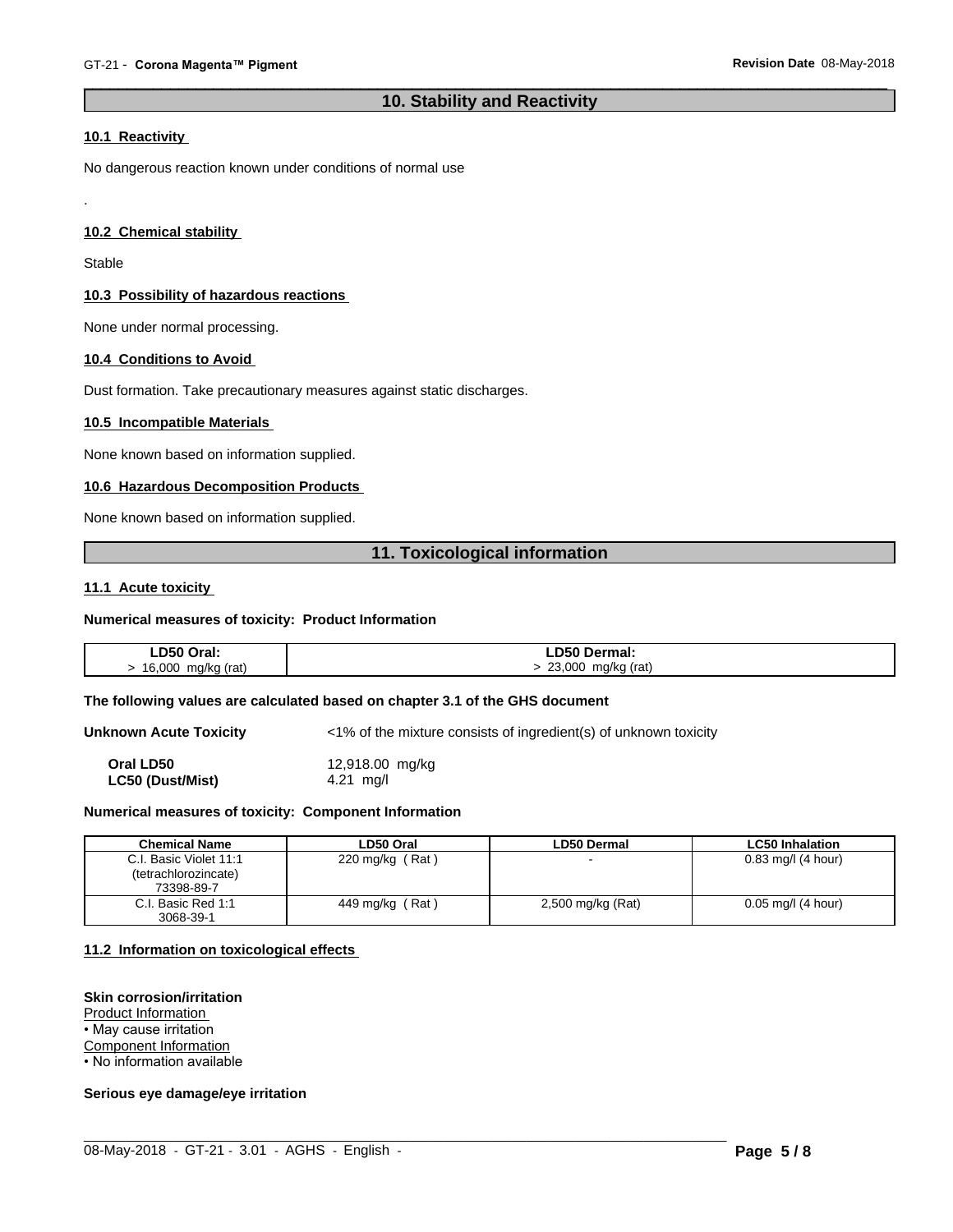Product Information • May cause irritation Component Information • No information available

# **Respiratory or skin sensitization**

Product Information • May be harmful if inhaled Component Information • No information available

#### **Germ cell mutagenicity**

Product Information • No information available Component Information • No information available

# **Carcinogenicity**

# Product Information

• This product contains <0.1% free formaldehyde and may be capable of outgassing formaldehyde at levels in excess of OSHA's Action Level under some conditions of use. Formaldehyde is a known cancer hazard. Long term exposure may result in dermatitis or respiratory sensitization for sensitive individuals.Component Information

• No information available

#### **Reproductive toxicity**

Product Information • No information available Component Information • No information available

# **STOT - single exposure**

No information available

### **STOT - repeated exposure**

• No known effect

#### **Other adverse effects**

Product Information

• No information available Component Information • No information available

# **Aspiration hazard**

Product Information • No information available Component Information • No information available

# **12. Ecological information**

#### **12.1 Toxicity**

**Ecotoxicity No information available** 

 $<$  1 % of the mixture consists of components(s) of unknown hazards to the aquatic environment

# **Ecotoxicity effects**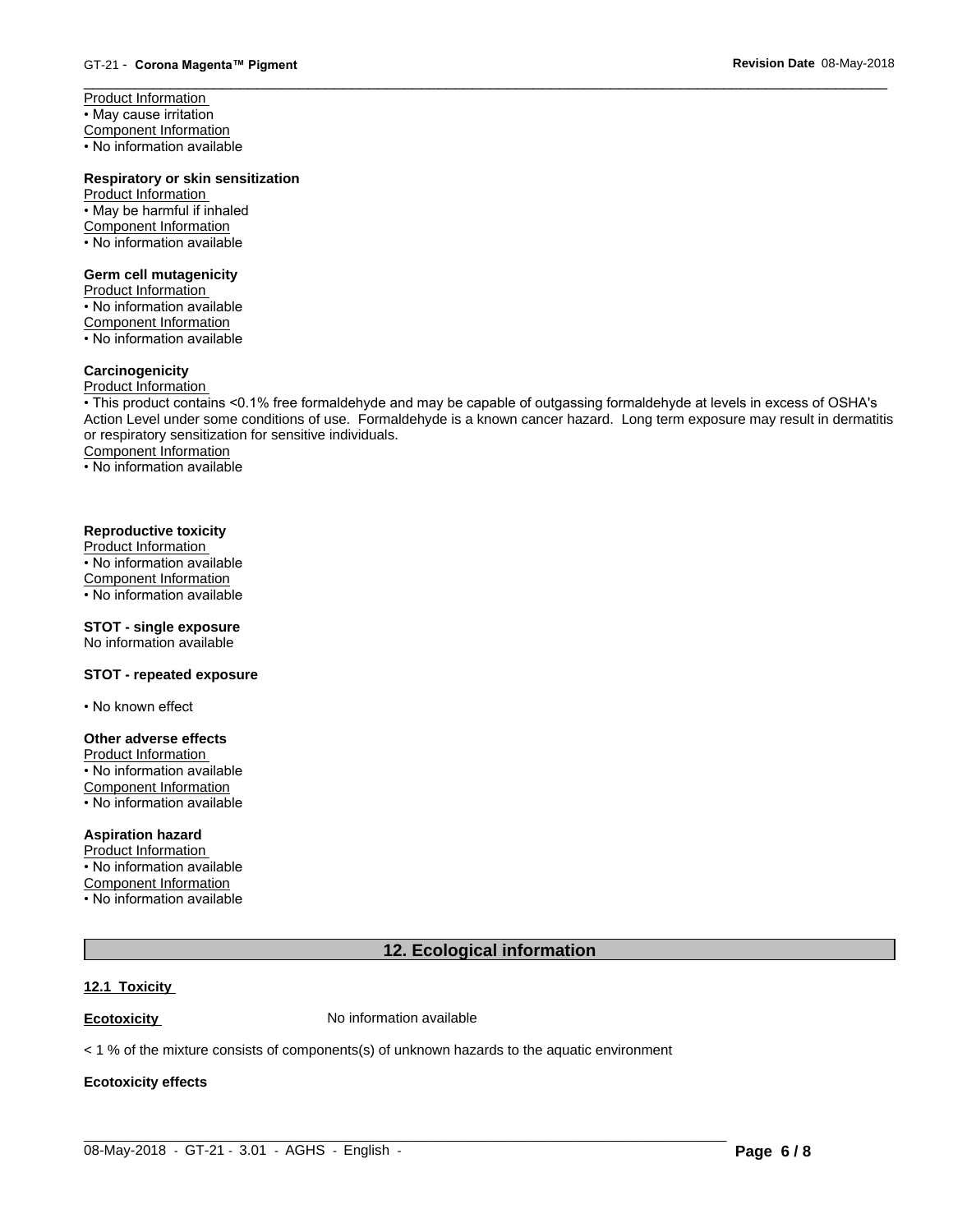#### **12.2 Persistence and degradability**

No information available.

#### **12.3 Bioaccumulative potential**

Discharge into the environment must be avoided

#### **12.4 Mobility in soil**

No information available.

#### **12.5 Other adverse effects**

No information available

# **13. Disposal Considerations**

#### **13.1 Waste treatment methods**

Dispose of in accordance with federal, state, and local regulations.

#### **14. Transport Information**

| DOT         | Not regulated |
|-------------|---------------|
| <b>MEX</b>  | Not regulated |
| <b>IMDG</b> | Not regulated |
| <b>IATA</b> | Not regulated |

# **15. Regulatory information**

# **15.1 International Inventories**

| TSCA                 | Complies |  |
|----------------------|----------|--|
| DSL                  | Complies |  |
| <b>EINECS/ELINCS</b> | Complies |  |
| <b>ENCS</b>          |          |  |
| <b>IECSC</b>         | Complies |  |
| KECL                 | Complies |  |
| <b>PICCS</b>         | Complies |  |
| <b>AICS</b>          | Complies |  |
| <b>NZIoC</b>         | -        |  |
|                      |          |  |

 **TSCA** - United States Toxic Substances Control Act Section 8(b) Inventory

 **DSL** - Canadian Domestic Substances List

 **EINECS/ELINCS** - European Inventory of Existing Chemical Substances/European List of Notified Chemical Substances

 **PICCS** - Philippines Inventory of Chemicals and Chemical Substances

 **ENCS** - Japan Existing and New Chemical Substances

 **IECSC** - China Inventory of Existing Chemical Substances

 **KECL** - Korean Existing and Evaluated Chemical Substances

 **PICCS** - Philippines Inventory of Chemicals and Chemical Substances

 **AICS** - Australian Inventory of Chemical Substances

 **NZIoC** - New Zealand Inventory of Chemicals

#### **15.2 U.S. Federal Regulations**

#### **SARA 313**

Section 313 of Title III of the Superfund Amendments and Reauthorization Act of 1986 (SARA). This product contains a chemical